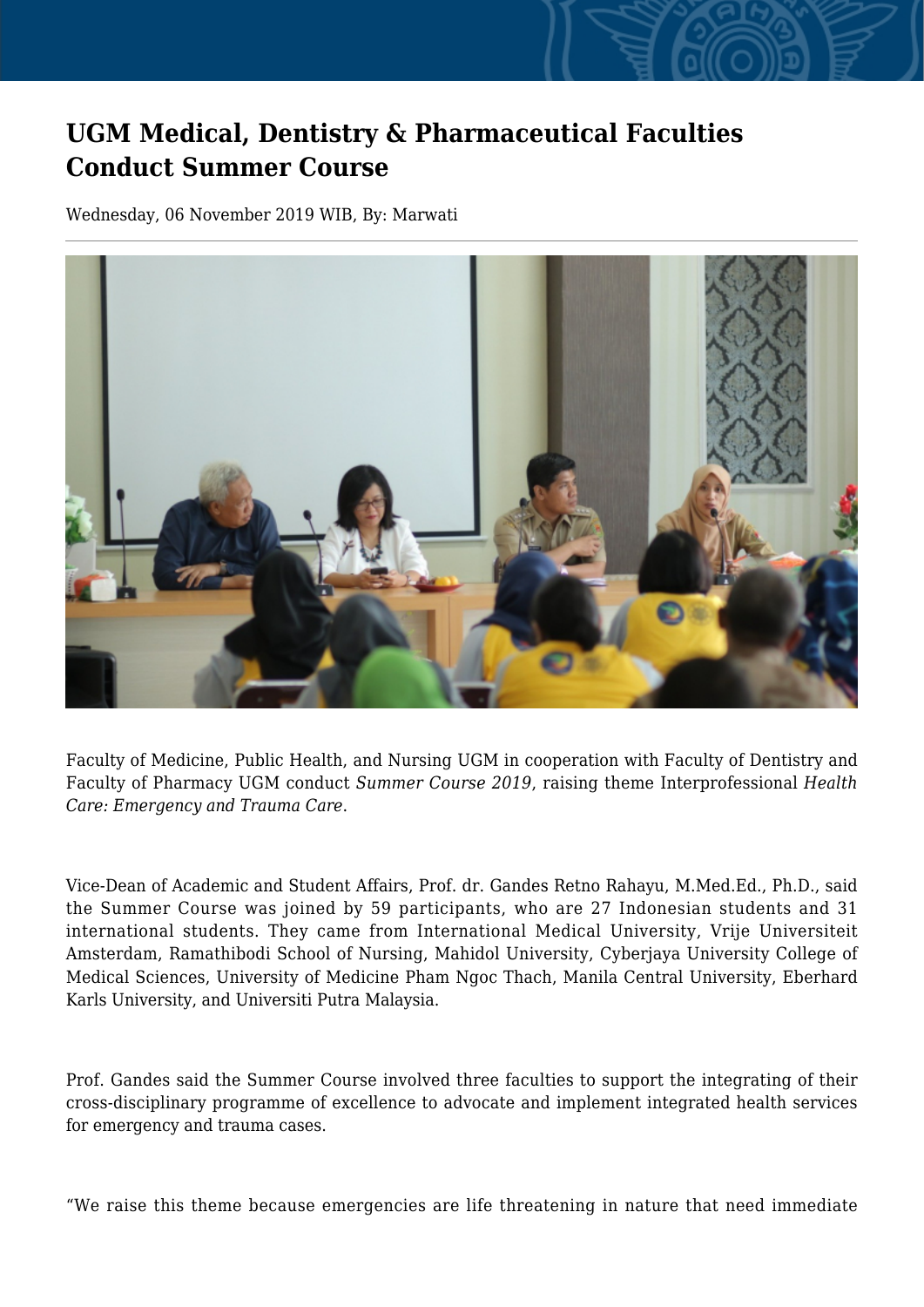action. Every year over 5 million people are killed in emergency cases, such as traffic accidents, violence, injury, etc," she said in Ngablak district public health centre in Magelang, Monday (4/11).

According to Gandes, emergencies and trauma cover a broad spectrum, such as poisoning cases due to pesticides.

"Hence, the course participants are asked to analyse the impact of pesticide exposures. They came to the Ngablak district to know firsthand the condition of the local people who are mostly farmers that frequently use pesticides," she said.

During the Summer Course that ran from 28 – 30 October, the participants were given lectures related to emergency and trauma as seen from various outlooks.

Dr. dr. Ismail Setyopranoto, SpS(K), committee chairman of Summer Course 2019, said regarding pesticides, it was important to explain the hazards of pesticides to the community so as to keep pesticide exposures to the minimum. Training was later given to farmers such as on how to avoid these exposures and to give them protective wears.

District chief, Budi Daryanto, S.STP., M.Si, said as high as 80 percent of people in Ngablak were farmers that use high amounts of pesticides. It has become a habit to use the pesticides without thinking about the side-effects. Even so, some farmers have already cultivated organic farming.

"If we are not educated by UGM like this, we will never know the danger of pesticides," he said.

Head of Ngablak public health centre, drg. Niken Sulistyo Handayani, said cases of pesticide exposures reached up to 38 percent. "Usually, patients would come here due to skin problems because they rarely wear protective devices," she said.

## **Related News**

- [Now, Examining Dents is Easier with Mediglow](http://ugm.ac.id/www.ugm.ac.id//en/news/15111-tens-of-international-students-give-community-health-services-in-kulon-progo)
- [UGM Executives Monitor Campus Development Program](http://ugm.ac.id/www.ugm.ac.id//en/news/18633-construction-of-new-building-of-faculty-of-agriculture-already-started)
- [Tens of International Students Give Community Health Services in Kulon Progo](http://ugm.ac.id/www.ugm.ac.id//en/news/7049-indonesian-pharmaceutical-industry-still-left-behind)
- [Construction of New Building of Faculty of Agriculture Already Started](http://ugm.ac.id/www.ugm.ac.id//en/news/10049-now-examining-dents-is-easier-with-mediglow)
- [Indonesian Pharmaceutical Industry Still Left Behind](http://ugm.ac.id/www.ugm.ac.id//en/news/16342-ugm-executives-monitor-campus-development-program)